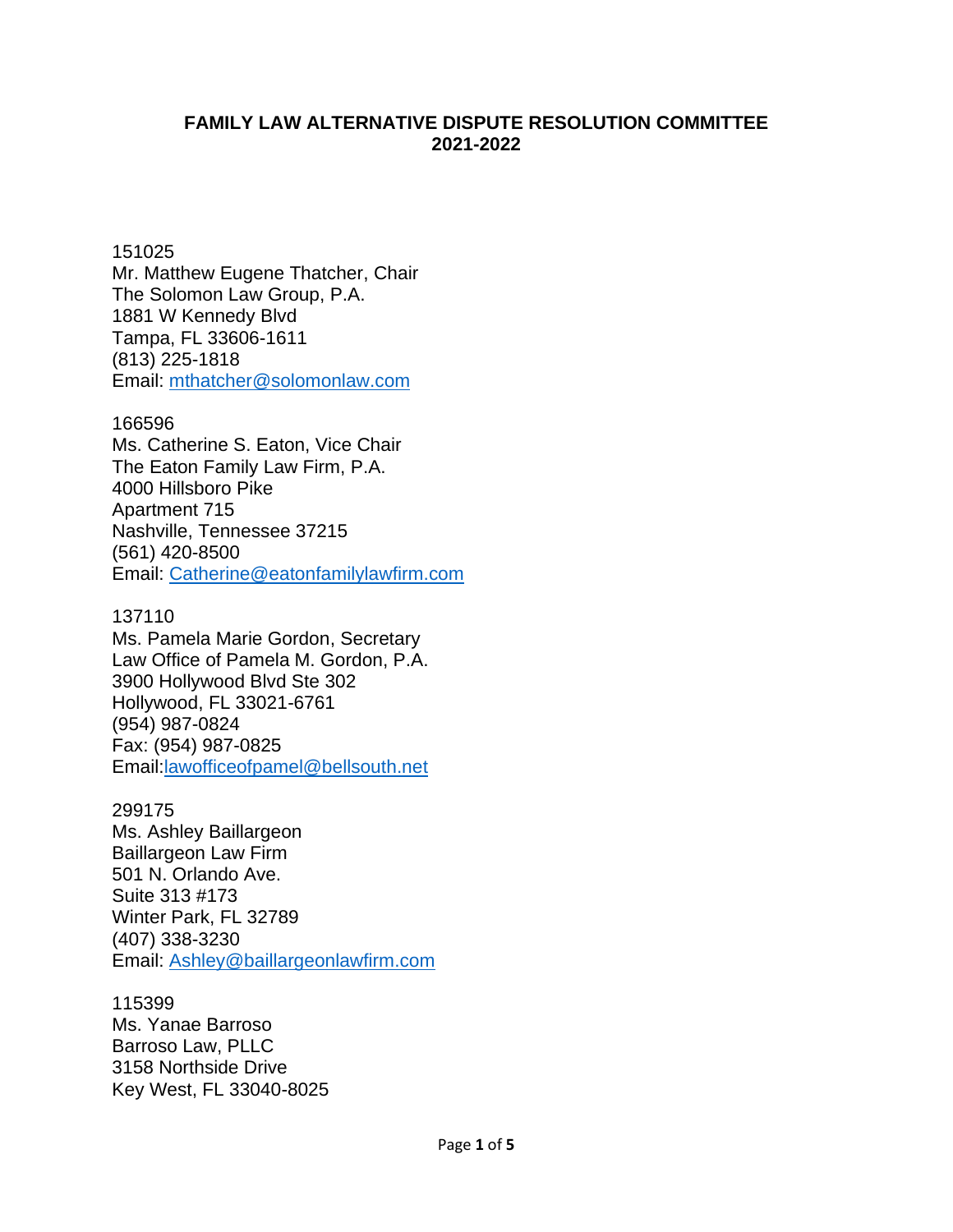(305) 507-9093 Email: [yanae@barroso-law.com](mailto:yanae@barroso-law.com)

746576 Mr. Ronald L. Bornstein PO Box 540546 Greenacres, FL 33454-0546 (561) [641-7515](tel:561-641-7515) Fax: (561) 641-7515 Email[:trialguy@aol.com](mailto:trialguy@aol.com)

92768 Ms. Rachel Borntreger 514 E College Avenue Tallahassee, FL 32301 (850) 694-1411 Email: [Rachel@borntregerlaw.com](mailto:Rachel@borntregerlaw.com)

1018876 Mr. Alexander Michael Bottone The Soloman Law Group, P.A. 1881 West Kennedy Blvd. Suite D Tampa, FL 33606 (813) 225-1050 Email: [abottone@solomonlaw.com](mailto:abottone@solomonlaw.com)

0071597 Ms. Arielle Capuano 101 NE 3 Avenue Suite 1500 Fort Lauderdale, Florida 33301 (954)709-7548 [Arielle@browardlegal.com](mailto:Arielle@browardlegal.com)

0621080 Ms. Elizabeth P. Davis 114 Bates Avenue SW Winter Haven, Florida 33880 (863) 875-6817 x3 Email: [davis@elizabethdavislaw.com](mailto:davis@elizabethdavislaw.com)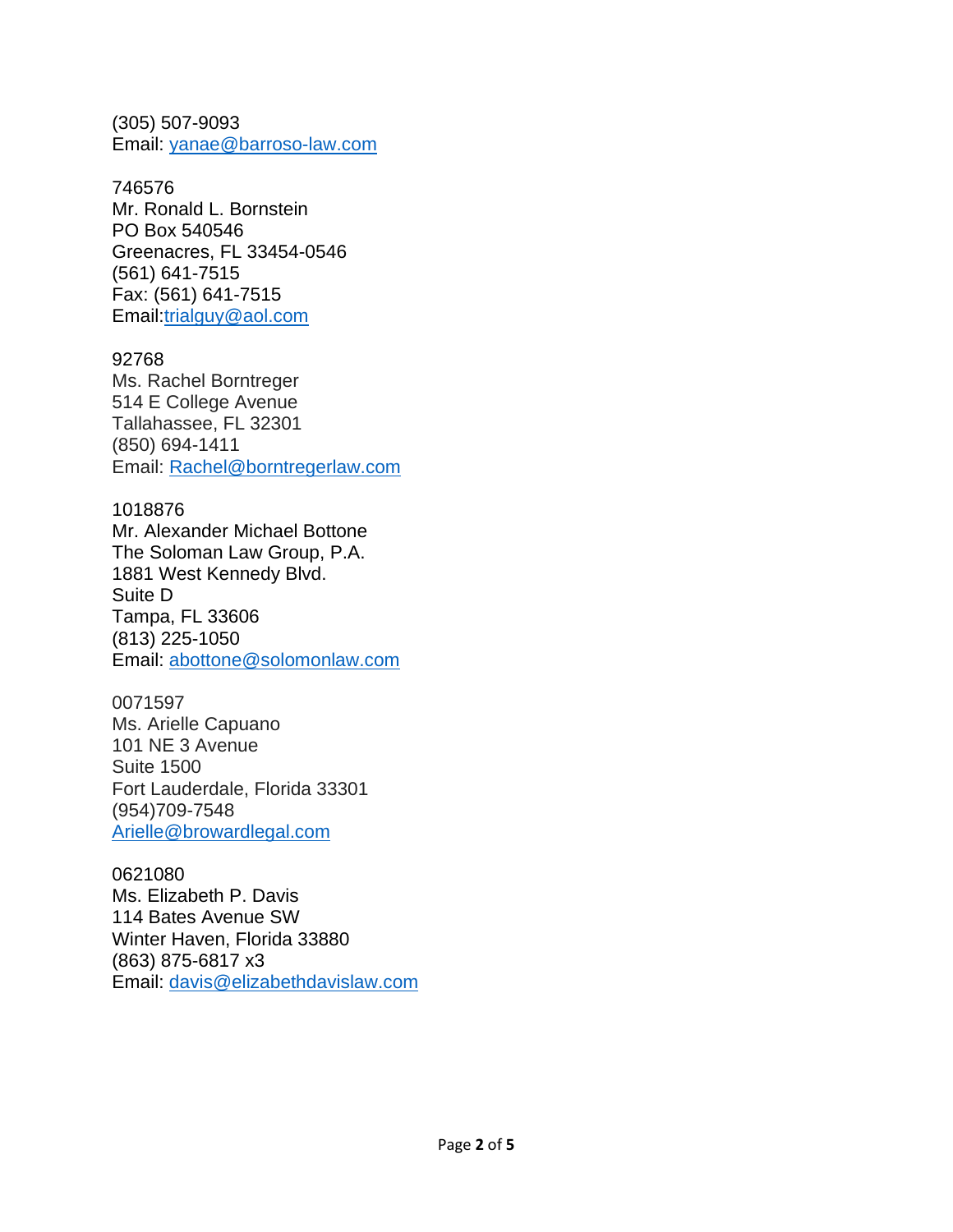276173 Ms. Mary Elias 500 S. Australian Avenue Suite 120 West Palm Beach, Florida 33401 (561) 676-2494 Email: [mary@ffcpb.com](mailto:mary@ffcpb.com)

956480 Ms. Anastasia M. Garcia Law Offices of Anastasia M. Garcia P.A. 2100 Ponce De Leon Blvd Ste 980 Coral Gables, FL 33134-5268 (305) [461-5885](tel:305-461-5885) Fax: (305) 461-3670 Email[:agarcia821@aol.com](mailto:agarcia821@aol.com)

69552 Mr. Cary Levinson Levinson & Capuano, LLC 101 NE 3rd Ave Suite 1500 Fort Lauderdale, FL 33301 (954) 703-2110 Email: [cary@browardlegal.com](mailto:cary@browardlegal.com)

55395 Ms. Cathy Purvis Lively Lively Law Firm 8401 Lake Worth Road #120 Lake Worth, FL 33467 (561) 713-1197 Email: [clively@livelylaw.com](mailto:clively@livelylaw.com)

301467 Mr. Michael P. Logan 1550 Brickell Avenue A502 Miami, FL 33129 (651) 308-7873 Email: [michael.pendray.logan@gmail.com](mailto:michael.pendray.logan@gmail.com)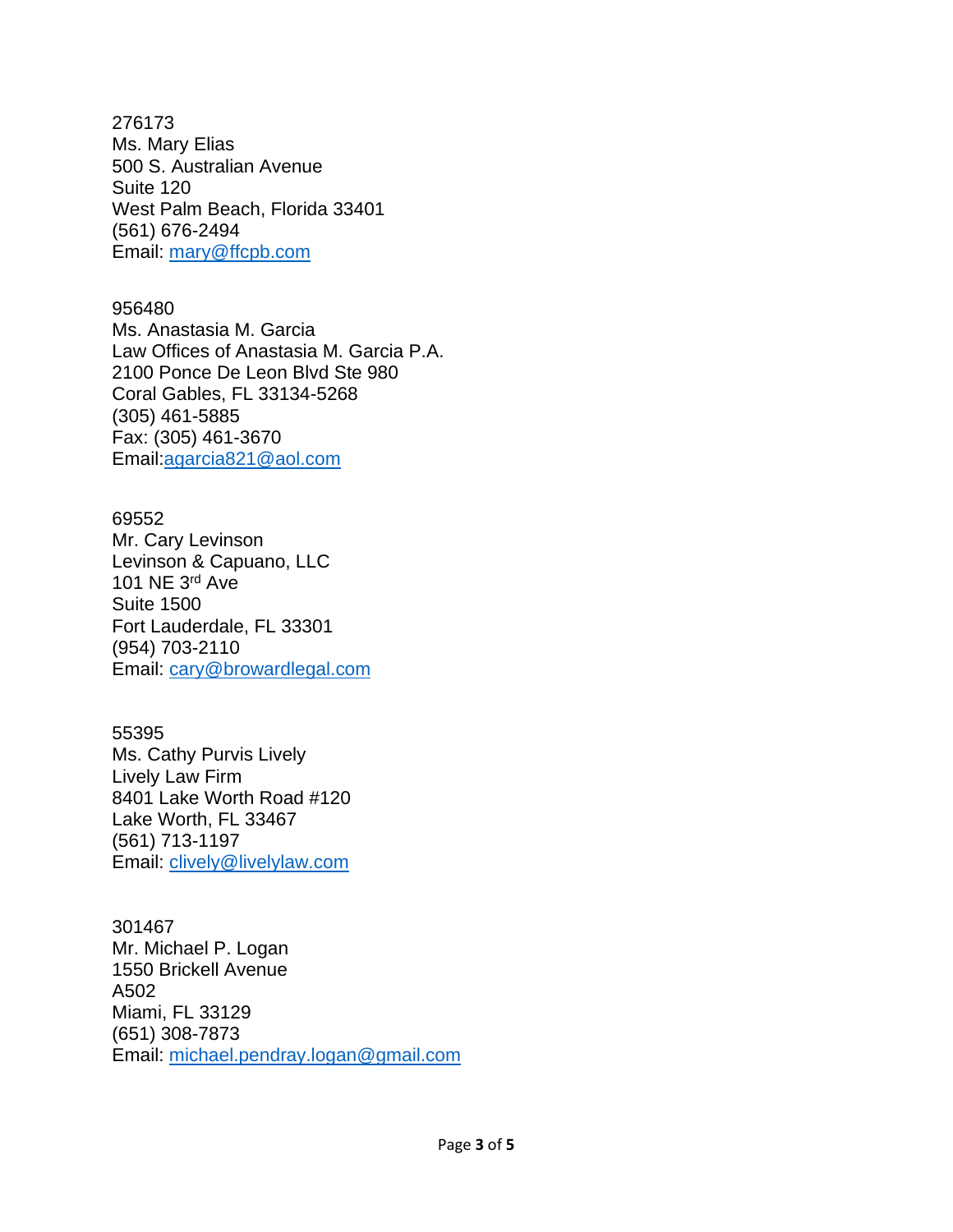113121 Ms. Candice Lolitta Michael 8201 Peters Road Suite 1000 Plantation, FL 33324-3266 (305) 250-2511 Email: [candice@michaelfamilylaw.com](mailto:candice@michaelfamilylaw.com)

472794

Ms. Judith D. Migdal-Mack Legal Aid Society 423 Fern St West Palm Beach, FL 33401-5939 (561) [655-8944](tel:561-655-8944%20x269) x269 Email[:jmigdalmack@legalaidpbc.org](mailto:jmigdalmack@legalaidpbc.org)

976679 Mr. Richard Mirsky Mirsky Law Firm 9835 SW 72nd Street Suite 2015 Miami, FL 33173-4647 (305) 630-9502 Email: [richard@mirskylawfirm.com](mailto:richard@mirskylawfirm.com)

0054481 Ms. Pascale Reid 2051 Dr. Martin Luther King Jr. Blvd. Suite 101 Riviera Beach, FL 33404 (561) 820-8902 Email: [Pascale.Reid@frls.org](mailto:Pascale.Reid@frls.org)

0495093 Trudy Innes Richardson 487 E. Tennessee Street Suite One Tallahassee, FL 32301 (850) 396-0866 Email: [trichardson@trudyrichardsonlaw.com](mailto:trichardson@trudyrichardsonlaw.com)